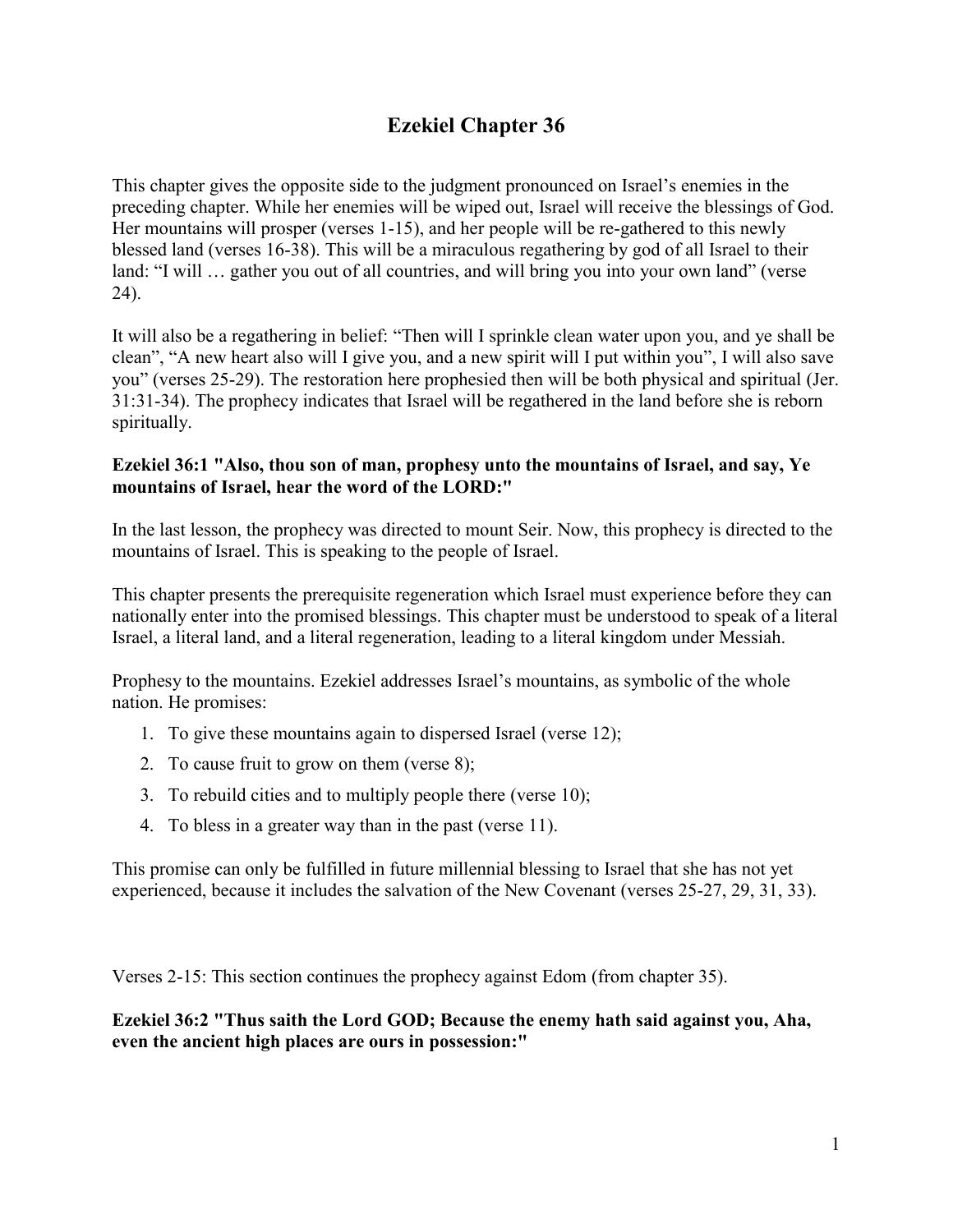In the last lesson, we saw that Edom had been delighted at the fall of Israel, thinking they would take it over as their land. They knew God had given this land to Israel, but it was easy for their jealousy of Israel, through the years to grow to hate.

They wanted what Israel had. They could never have this land, but they thought they could when Israel went into captivity.

God will restore these areas to Israel which their enemies claim to possess (Gen. 12:7). They will pay for their spite against Israel.

# **Ezekiel 36:3 "Therefore prophesy and say, Thus saith the Lord GOD; Because they have made [you] desolate, and swallowed you up on every side, that ye might be a possession unto the residue of the heathen, and ye are taken up in the lips of talkers, and [are] an infamy of the people:"**

The people are just sure that the land of Israel will belong to them. The land of Israel had been ravaged of all its wealth, but the greatest wealth it had, was its natural resources. They were still there.

Edom was opposed to Israel, and even pleased, when their calamity came. They saw this as an opportunity to take the Promised Land for themselves. The lips of talkers were saying that Israel could finally belong to them. "Infamy" means slander.

# **Ezekiel 36:4 "Therefore, ye mountains of Israel, hear the word of the Lord GOD; Thus saith the Lord GOD to the mountains, and to the hills, to the rivers, and to the valleys, to the desolate wastes, and to the cities that are forsaken, which became a prey and derision to the residue of the heathen that [are] round about;"**

God is speaking to nature itself. The things mentioned, here, were not carried away captive. They were still in the land. Remember, there has been 70 years for the rivers to clear up, and the land to be cleansed naturally.

# **Ezekiel 36:5 "Therefore thus saith the Lord GOD; Surely in the fire of my jealousy have I spoken against the residue of the heathen, and against all Idumea, which have appointed my land into their possession with the joy of all [their] heart, with despiteful minds, to cast it out for a prey."**

God's heart is stayed upon His wife (Israel). He may punish her Himself, but He does not want anyone saying, or doing, anything against Israel, His love. Edom and the heathen nations have angered Him greatly by attacking His beloved.

The land of Israel was a gift from God to His beloved people Israel. It will not belong to anyone else. God will see to that.

**Ezekiel 36:6 "Prophesy therefore concerning the land of Israel, and say unto the mountains, and to the hills, to the rivers, and to the valleys, Thus saith the Lord GOD;**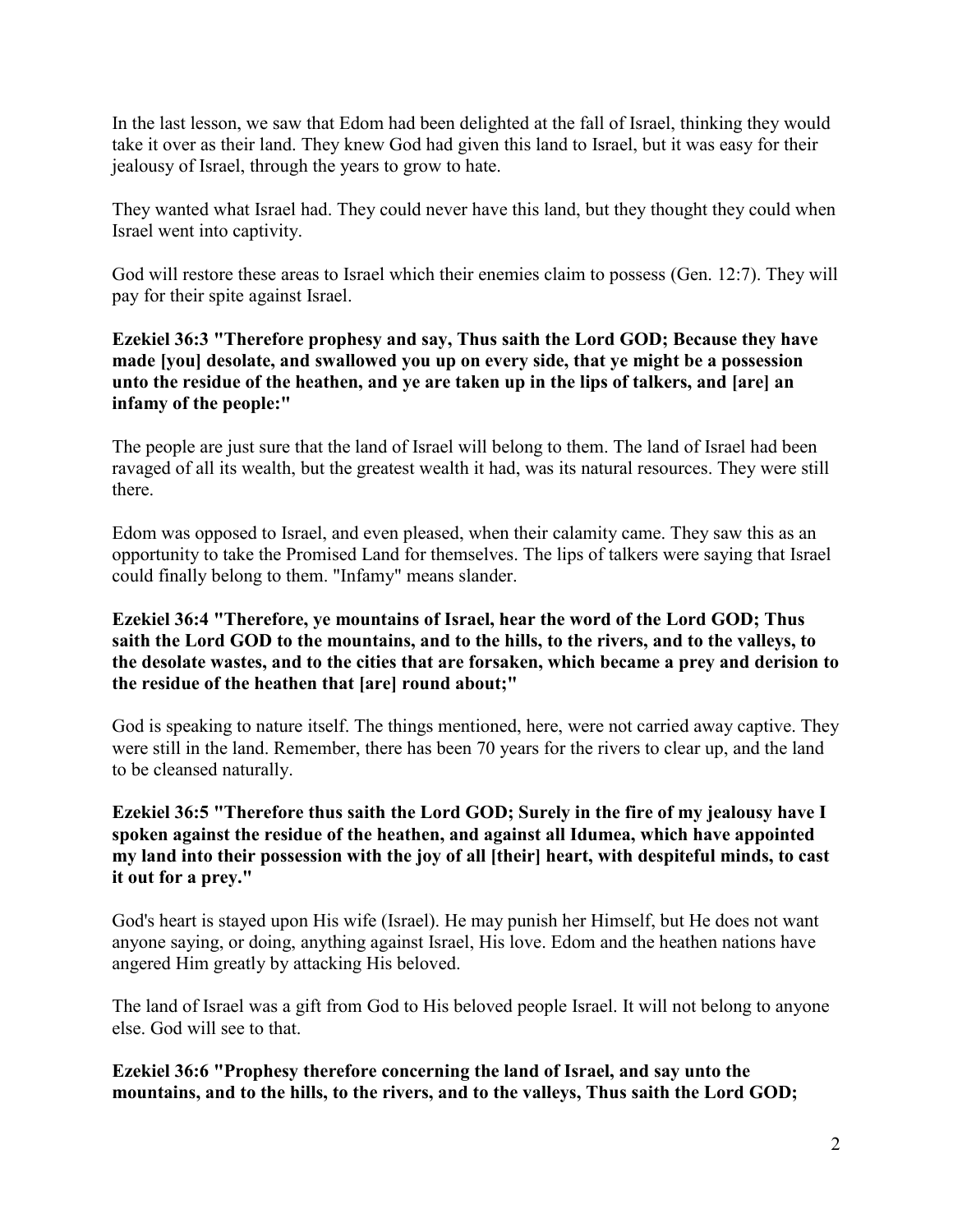## **Behold, I have spoken in my jealousy and in my fury, because ye have borne the shame of the heathen:"**

The shame was from the war. This beautiful land had been left a shamble. The heathen had their way with God's land in battle.

## **Ezekiel 36:7 "Therefore thus saith the Lord GOD; I have lifted up mine hand, Surely the heathen that [are] about you, they shall bear their shame."**

God has lifted up His hand, He has sworn. God testifies, as a formal pledge, that He will bring a turnabout in which the nations that seized the land will be shamed.

God's judgment on Israel is finished. All of those who thought God would totally do away with Israel, have been made ashamed for believing that. The blessings of God are about to pour out on Israel.

Verses 8-15: Israel's land will be productive (verses 8-9), populated (verses 10-11), and peaceful (verses 12-15). These features will be fully realized in the Messiah's kingdom. The return from Babylon was only a partial fulfillment and foreshowing of the fullness to come in the future kingdom.

# **Ezekiel 36:8 "But ye, O mountains of Israel, ye shall shoot forth your branches, and yield your fruit to my people of Israel; for they are at hand to come."**

When God created the heavens and the earth, He caused the fruit trees to bear, and the grass to grow in preparation for man. This is what God is doing here. He is preparing the land for the children of Israel to come into. He has provided for their needs, when they get home.

# **Ezekiel 36:9 "For, behold, I [am] for you, and I will turn unto you, and ye shall be tilled and sown:"**

This land has rested for many years. It will be fertile, and produce abundant crops. It will be tilled again. This land was a beautiful pastoral land.

## **Ezekiel 36:10 "And I will multiply men upon you, all the house of Israel, [even] all of it: and the cities shall be inhabited, and the wastes shall be builded:"**

When God brings the people back into the lands, they will build again as they had in the past. It was thought of as a blessing from God to have many children. This is saying, they will multiply fast, and fill the land. They will again build houses. The entire land will be restored.

**Ezekiel 36:11 "And I will multiply upon you man and beast; and they shall increase and bring fruit: and I will settle you after your old estates, and will do better [unto you] than at your beginnings: and ye shall know that I [am] the LORD."**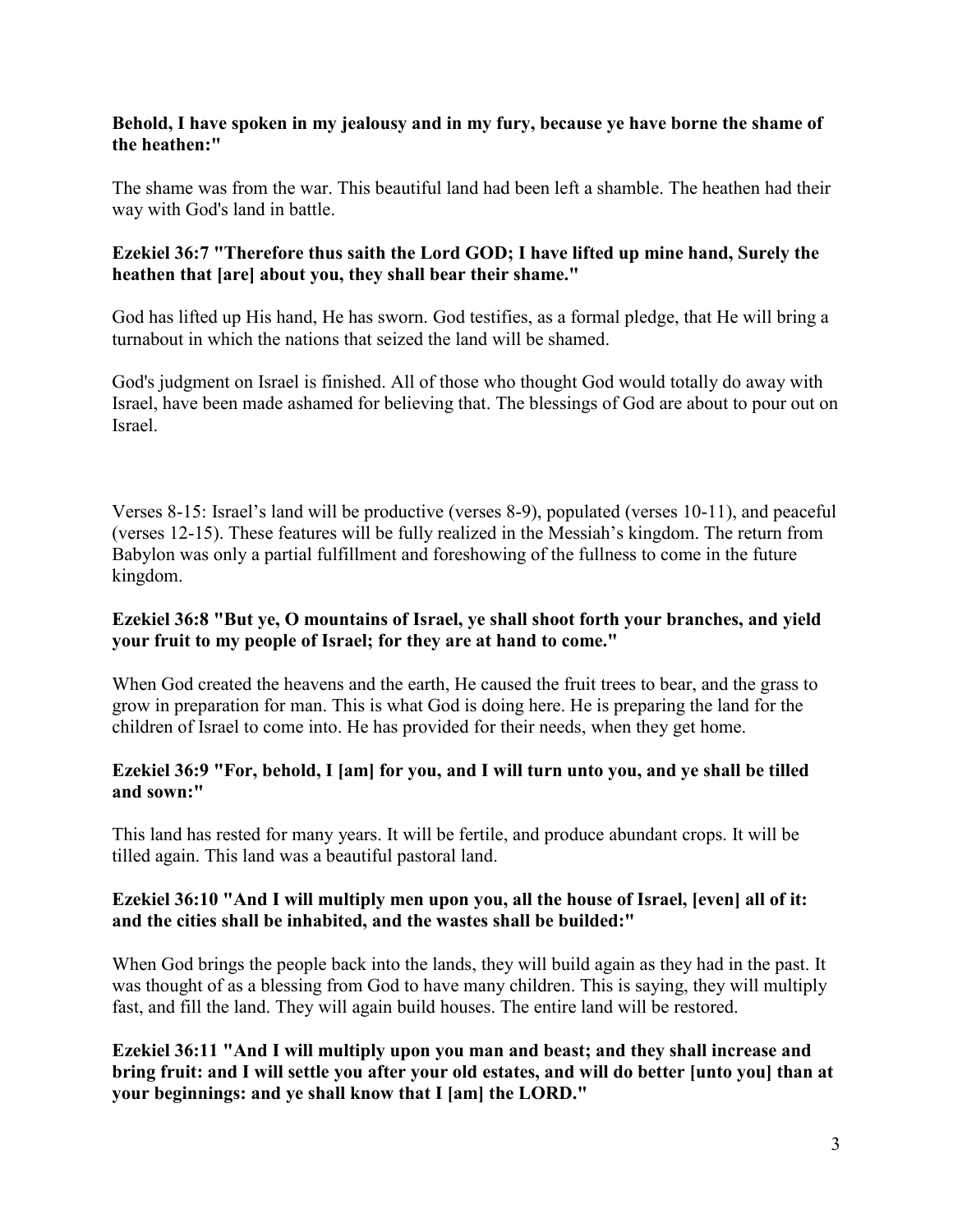Each family will go back to the same portion they were allotted, when they came into the Promised Land at first. There will be no argument about whose land was whose. This is their inheritance from God.

With God's blessings upon them, they will soon grow to their former greatness. God will multiply their animals and their children.

# **Ezekiel 36:12 "Yea, I will cause men to walk upon you, [even] my people Israel; and they shall possess thee, and thou shalt be their inheritance, and thou shalt no more henceforth bereave them [of men]."**

When Babylon is overthrown God tells His people to return to their homeland. There may be a later fulfillment of this, as well. (In 1948), Israel became a nation, and there has been a tremendous flow of Israelis back to Israel. Their land is producing some of the finest fruit in the world.

# **Ezekiel 36:13 "Thus saith the Lord GOD; Because they say unto you, Thou [land] devourest up men, and hast bereaved thy nations;"**

There are many nations who hate Israel. Their hate is more in the form of jealousy. Even today, the Jews, who are coming back to the land, are many times, those with high technical training. The land they leave does not want to give them up.

In this sense, it would bereave the nation that lost them. God had also blessed them in battle. The other countries were afraid of Israel, because they were afraid of Israel's God.

# **Ezekiel 36:14 "Therefore thou shalt devour men no more, neither bereave thy nations any more, saith the Lord GOD."**

Israel will live at peace with God and man.

# **Ezekiel 36:15 "Neither will I cause [men] to hear in thee the shame of the heathen any more, neither shalt thou bear the reproach of the people any more, neither shalt thou cause thy nations to fall any more, saith the Lord GOD."**

This verse is looking beyond the return from captivity in Babylon. There was not, at that time, a total restoration. There have been other times, when the Hebrews were in exile in foreign lands, as well.

This is probably speaking of the return that is going on in Israel today. A partial fulfillment was in the days after the Babylonian captivity, but it certainly speaks also, of the return going on today.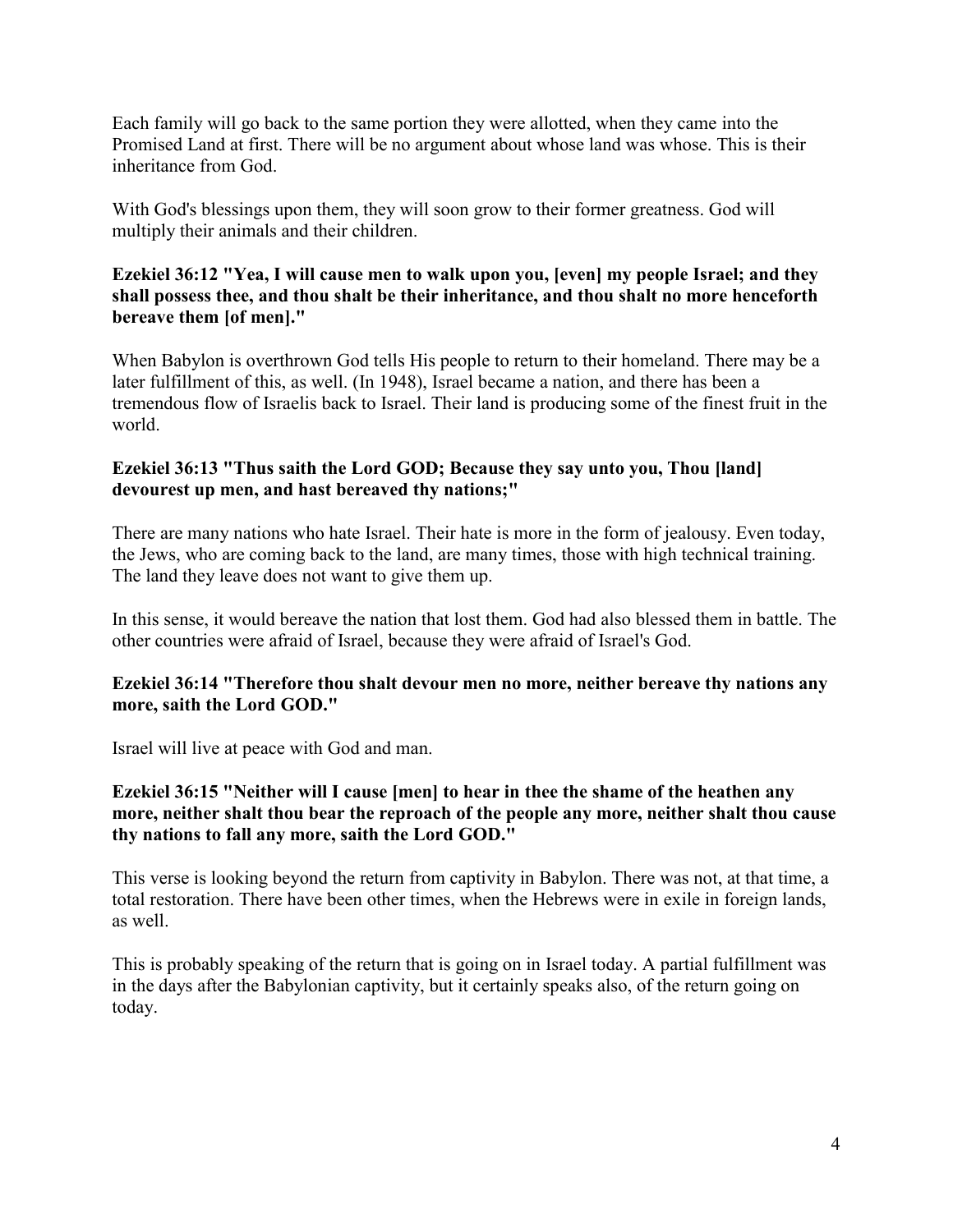Verses 16-19: Ezekiel gives a backward look to underscore why Israel had suffered the past judgments by the Lord. It was because the Jews had "defiled" their land by their sins that the Lord purged it. He likened such defilement to a menstrual condition (verse 17).

# **Ezekiel 36:16 "Moreover the word of the LORD came unto me, saying,"**

This prophecy seems to be coming in waves to Ezekiel.

# **Ezekiel 36:17 "Son of man, when the house of Israel dwelt in their own land, they defiled it by their own way and by their doings: their way was before me as the uncleanness of a removed woman."**

We must continue to realize that God thought of Israel as His wife. When she lived in the land, she had gone after false gods. God thought of this as spiritual adultery. All of the things that happened to Israel in the siege, and in the captivity, was from a jealous husband, who still loved His wife.

This Scripture is going back to the time, before they went into captivity in Babylon.

"A removed woman", meaning a woman in her customary impurity.

# **Ezekiel 36:18 "Wherefore I poured my fury upon them for the blood that they had shed upon the land, and for their idols [wherewith] they had polluted it:"**

God explains, through Ezekiel, that the punishment was not because He did not love Israel. He punished her, to teach her not to be unfaithful.

# **Ezekiel 36:19 "And I scattered them among the heathen, and they were dispersed through the countries: according to their way and according to their doings I judged them."**

This is explaining that God's judgment on Israel was just. He had ample cause to judge her thusly.

## **Ezekiel 36:20 "And when they entered unto the heathen, whither they went, they profaned my holy name, when they said to them, These [are] the people of the LORD, and are gone forth out of his land."**

They profaned the name of the LORD, because the heathen would now, think of Him as not being able to protect His people. This is the same embarrassment caused to God, when someone commits a terrible crime and proclaims to the world he is a Christian.

Even in dispersion, Israelites tainted God's honor in the sight of the heathen, who concluded that the Lord of this exiled people was not powerful enough to keep them in their land.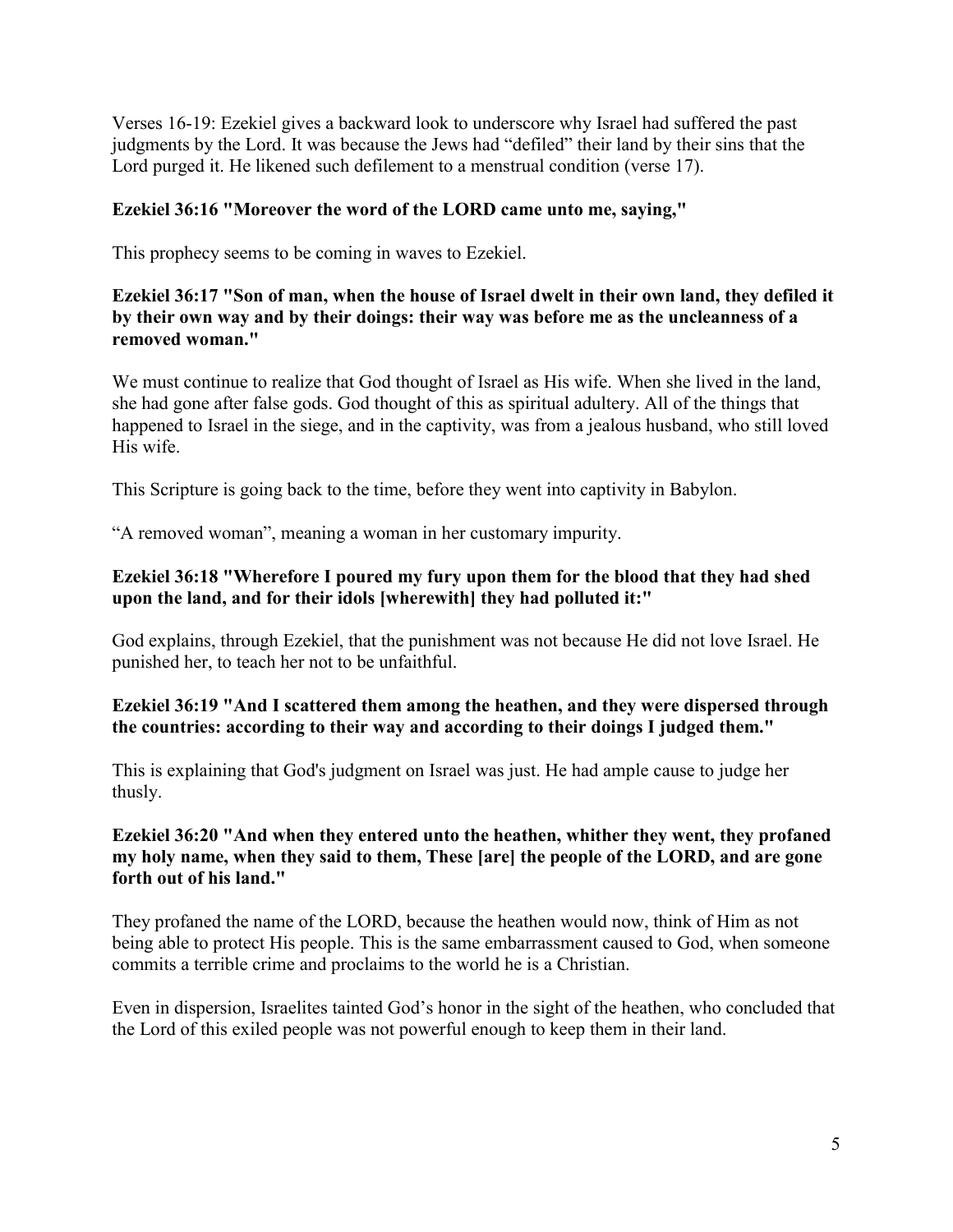The Israelites, as well as the Christians of today, should be a sign to the world of the greatness of God. Everything we do, and say, should glorify Him. We should never do, or say, anything that would turn people away from God.

Jesus is the Light of the world. We are to have that Light brightly shining within us, so the world can see the Light in us. We are to dispense Light, not darkness. We believers affect the way the world feels about God.

Verses 21-23: "For My holy name": Restoring Israel to the land that God pledged in covenant (Gen. 12:7), will sanctify His great name, and move other peoples to "know that I am the Lord." This glory for God is the primary reason for Israel's restoration (verse 32).

## **Ezekiel 36:21 "But I had pity for mine holy name, which the house of Israel had profaned among the heathen, whither they went."**

Even if they did not represent God to the world in a positive manner, He still loved them and forgave them.

## **Ezekiel 36:22 "Therefore say unto the house of Israel, Thus saith the Lord GOD; I do not [this] for your sakes, O house of Israel, but for mine holy name's sake, which ye have profaned among the heathen, whither ye went."**

God will cause the heathen to have respect for His name, even if the children of Israel have caused them to have disrespect for Him. This is just saying, their return to the Promised Land was a free gift to them from God. They did not deserve to be His wife anymore. He saved them, regardless of their worthiness.

This is the same with the Christians. Christ did not wait, until we were worthy to be saved, to save us. He saved us, while we were yet in sin. We are saved by grace. Our salvation is a free gift from God.

## **Ezekiel 36:23 "And I will sanctify my great name, which was profaned among the heathen, which ye have profaned in the midst of them; and the heathen shall know that I [am] the LORD, saith the Lord GOD, when I shall be sanctified in you before their eyes."**

God had given His Word to Abraham that the land of Israel would belong to Abraham's descendants forever. God keeps His Word, even though, Israel did not keep theirs. The heathens worshipped false gods that had no power at all. God wanted even the heathen to know that He is the One True God.

His power is not just in one country, but He is the God of all people. One of the things that set Israel apart from the other nations was their God. This shows that God is truly Creator of all mankind. God is Supreme Ruler of the entire creation.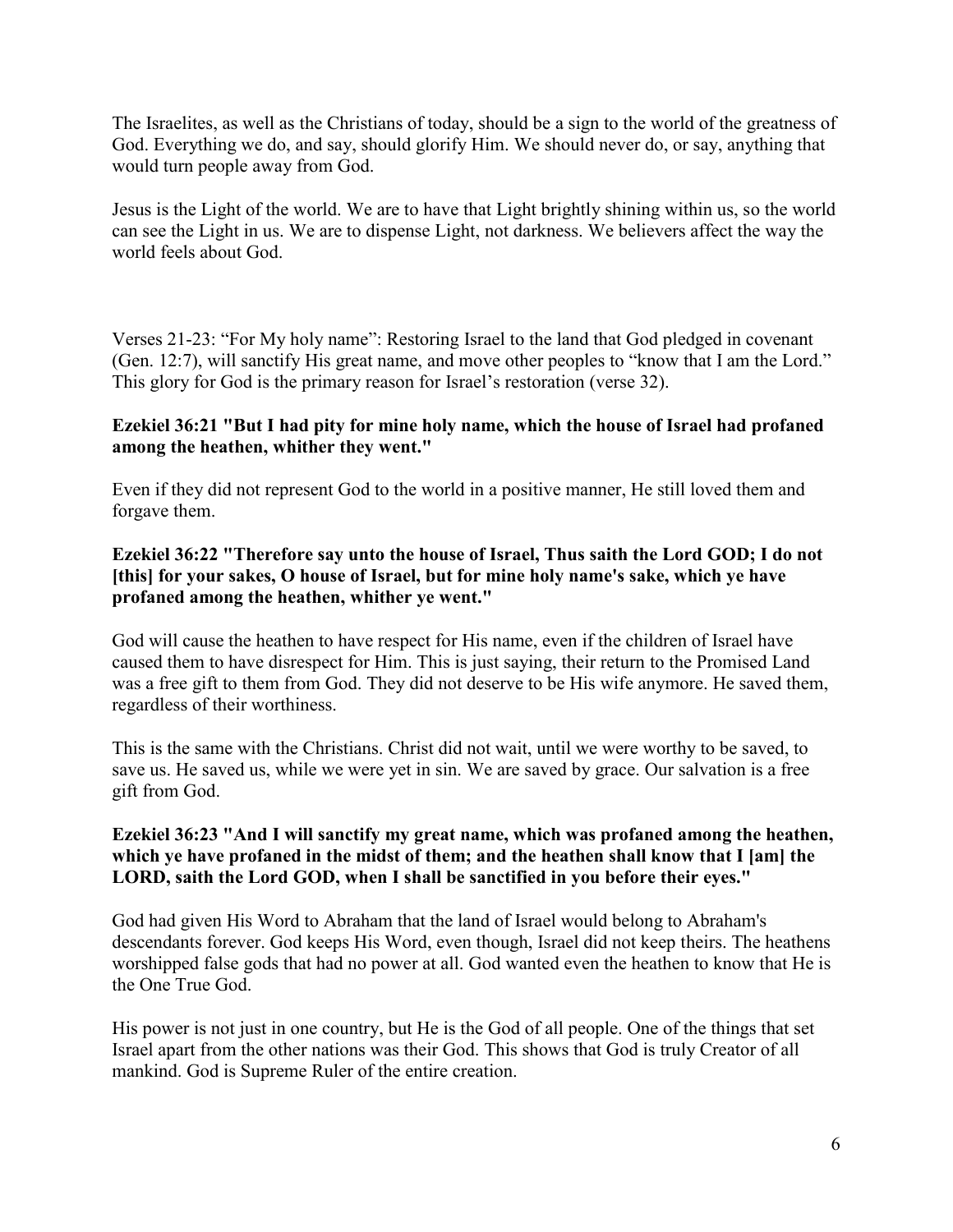### **Ezekiel 36:24 "For I will take you from among the heathen, and gather you out of all countries, and will bring you into your own land."**

"Bring you into your own land": It is by no power of their own, that they are set free, and that their homeland will be ready for them. These are all things that God set up. They do not just come haphazardly, God brings them.

God assured Israel that He will bring them out of other lands back to the Promised Land (verse 24), the very land from which He scattered them (verse 20). It is the same "land that I gave to your forefathers" (verse 28), a land distinct from those of other nations (verse 36), and a land whose cities will be inhabited by those who return (verses 33, 36, 38). The establishment of the modern state of Israel indicates this has initially begun.

Verses 25-27, "I will cleanse you": Along with the physical reality of a return to the Land, God pledged spiritual renewal:

- 1. Cleansing from sin;
- 2. A new heart of the New Covenant (Jer. 31:33-34);
- 3. A new spirit or disposition inclined to worship Him;
- 4. His spirit dwelling in them, enabling them to walk in obedience to His word.

This has not happened, because Israel has not trusted Jesus Christ as Messiah and Savior, but it will before the kingdom of Messiah (Zech. chapters 12 to 14; Romans 11:25-27; Rev. 11:13).

# **Ezekiel 36:25 "Then will I sprinkle clean water upon you, and ye shall be clean: from all your filthiness, and from all your idols, will I cleanse you."**

The physical return of the people was not enough. They must return to their God. The washing of the water symbolizes the removal of their past life, and starting them all over again in newness of life.

What is figuratively described (in verse 25), is explained as literal (in verses 26-27). The gift of the "new heart" signifies the new birth, which is regeneration by the Holy Spirit (11:18-20). The "heart" stands for the whole nature. The "spirit" indicates the governing power of the mind which directs thought and conduct.

A "heart of stone" is stubborn and self willed. A "heart of flesh" is pliable and responsive. The evil inclination is removed and a new nature replaces it. This is New Covenant character (as in Jer. 31:31-34).

**Ezekiel 36:26 "A new heart also will I give you, and a new spirit will I put within you: and I will take away the stony heart out of your flesh, and I will give you a heart of flesh."**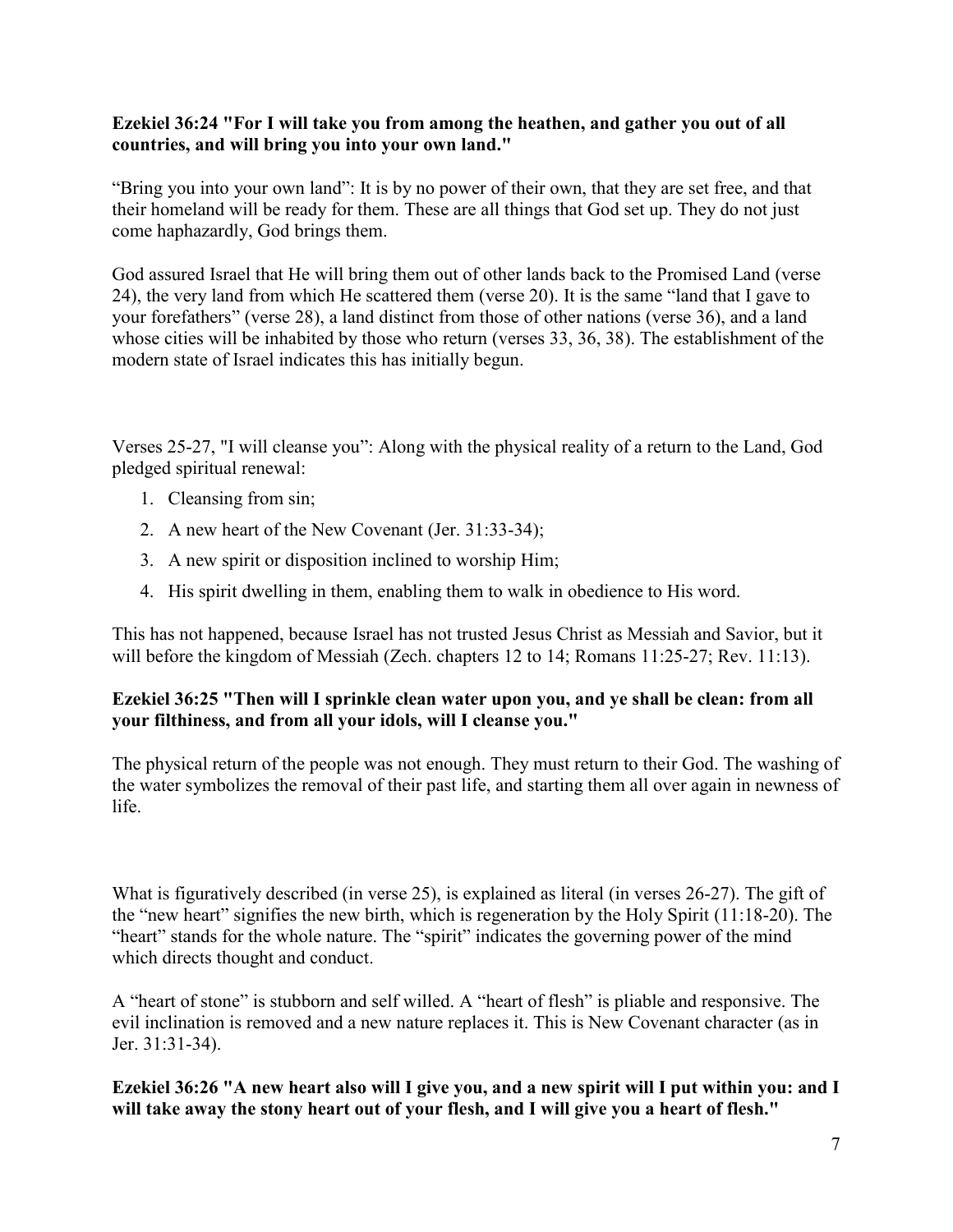The following Scripture describes, better than I could, the meaning of this Scripture above.

Hebrews 8:10 "For this [is] the covenant that I will make with the house of Israel after those days, saith the Lord; I will put my laws into their mind, and write them in their hearts: and I will be to them a God, and they shall be to me a people:"

# **Ezekiel 36:27 "And I will put my spirit within you, and cause you to walk in my statutes, and ye shall keep my judgments, and do [them]."**

This is speaking of the Spirit of God taking up His abode in man. The following Scripture describes this happening well, for the Christian.

Galatians 2:20 "I am crucified with Christ: nevertheless I live; yet not I, but Christ liveth in me: and the life which I now live in the flesh I live by the faith of the Son of God, who loved me, and gave himself for me."

## **Ezekiel 36:28 "And ye shall dwell in the land that I gave to your fathers; and ye shall be my people, and I will be your God."**

God had given them the Promised Land. There was a condition that gave them the privilege of staying there. They must keep the commandments of God. God always wanted to be their God. The only question was, did they really want to be His people? He offers this to them, but they must accept it.

# **Ezekiel 36:29 "I will also save you from all your uncleannesses: and I will call for the corn, and will increase it, and lay no famine upon you."**

This is the offer to wash them in the blood of the Lamb, and take away all unrighteousness. When they are washed in this blood, they will be white as snow spiritually. The blessings of God will be showered on them. They would have an abundance of corn. They will never hunger again, if they accept Him as their Savior.

# **Ezekiel 36:30 "And I will multiply the fruit of the tree, and the increase of the field, that ye shall receive no more reproach of famine among the heathen."**

It is God who brings the abundant crop. We can plant the tree and care for it, but God must give the increase.

## **Ezekiel 36:31 "Then shall ye remember your own evil ways, and your doings that [were] not good, and shall loathe yourselves in your own sight for your iniquities and for your abominations."**

They will be truly repentant for their past sins. They will be so grateful to God, they will desire to please Him in all they do. The thought of their past sins will be painful to them.

In Ezekiel (chapter 6:9 and 20:43), repeat almost the exact same thing.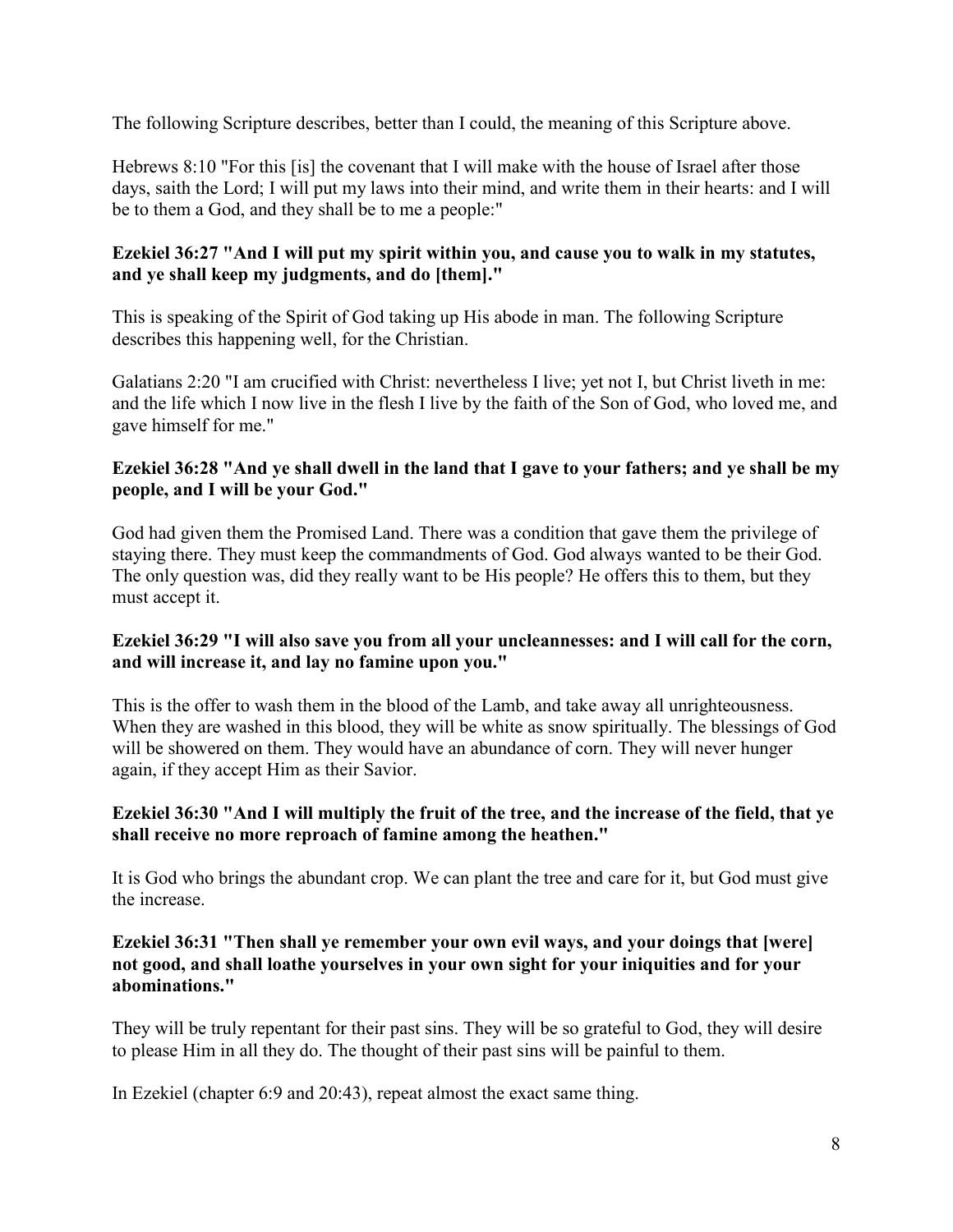## **Ezekiel 36:32 "Not for your sakes do I [this], saith the Lord GOD, be it known unto you: be ashamed and confounded for your own ways, O house of Israel."**

God wants them to be ashamed of their sins. He wants them to, also, know that their forgiveness is His doing, and not theirs. They have received unmerited favor from God. He does this to elevate His name to them and the heathen.

God's glory and reputation among the nations, not Israel's, causes this restoration to be promised.

## **Ezekiel 36:33 "Thus saith the Lord GOD; In the day that I shall have cleansed you from all your iniquities I will also cause [you] to dwell in the cities, and the wastes shall be builded."**

This is speaking of a time of prosperity that God has brought. God wants the cities to again be thought of, as they were before the captivity.

## **Ezekiel 36:34 "And the desolate land shall be tilled, whereas it lay desolate in the sight of all that passed by."**

At one time, the passerby had thought the land to be totally uninhabitable. Now, it will bloom like a flower in the desert. This had two fulfillments. This happened, when they returned from Babylon, and will again happen in the millennium.

## **Ezekiel 36:35 "And they shall say, This land that was desolate is become like the garden of Eden; and the waste and desolate and ruined cities [are become] fenced, [and] are inhabited."**

The one that says this is the heathen lands around Israel. God caused the Garden of Eden to grow, and furnish their needs. God is causing it to grow, again, as He did in Eden. Their efforts are not bringing this about. God's blessings are bringing it about.

Millennial conditions will be similar (not identical), to those in Eden.

## **Ezekiel 36:36 "Then the heathen that are left round about you shall know that I the LORD build the ruined [places, and] plant that that was desolate: I the LORD have spoken [it], and I will do [it]."**

We see this will happen, after the heathen have been destroyed, and there will be few left. Those left will recognize the hand of the LORD in this. It would be nothing at all for Creator God to restore this land. He took nothing, and made the world. God spoke, and the world became. God will speak and the ruined places will be built again.

## **Ezekiel 36:37 "Thus saith the Lord GOD; I will yet [for] this be inquired of by the house of Israel, to do [it] for them; I will increase them with men like a flock."**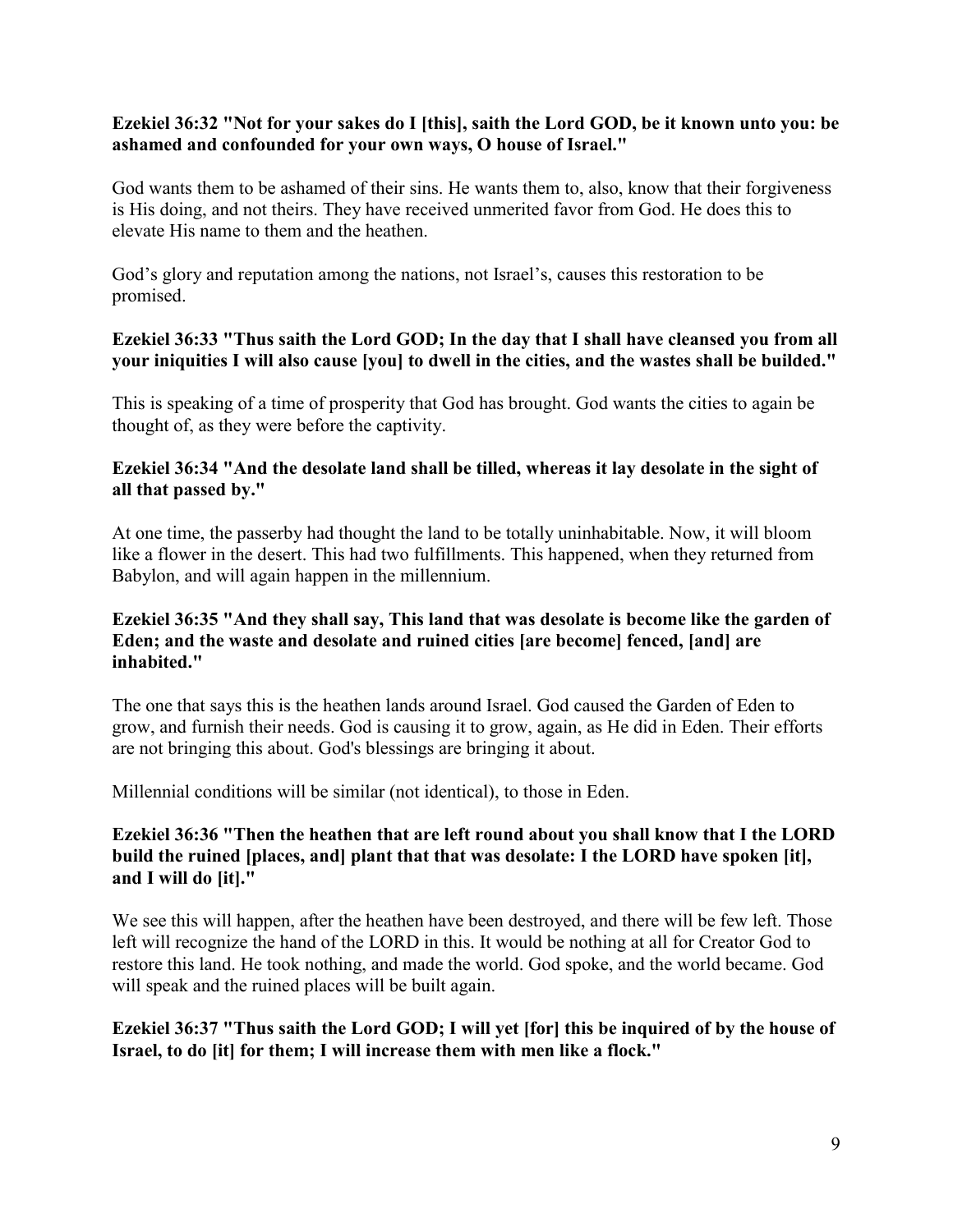God will sovereignly work this return/renewal, yet give Israelites the human privilege of praying for it to be realized. This prophecy was to stir up the people's prayers.

"Increase them": There will be an increase in the population during the Millennium. When the male population came to Jerusalem, they brought vast numbers of animals for sacrifice. That was small compared to future kingdom conditions.

# **Ezekiel 36:38 "As the holy flock, as the flock of Jerusalem in her solemn feasts; so shall the waste cities be filled with flocks of men: and they shall know that I [am] the LORD."**

The temple in Jerusalem had been a place for people from other areas to come to and worship. Many times, the streets were overcrowded with these people. The time will be when just the Israelites will be as large as those numbers had been. God will enlarge their numbers greatly, and will enlarge their love for God as well.

# **Ezekiel Chapter 36 Questions**

- 1. Who is this prophecy addressed to?
- 2. What false hope had Edom had?
- 3. What does "infamy" mean?
- 4. What is God speaking to in verse 4?
- 5. How had the land been cleansed?
- 6. God's heart is stayed upon His \_\_\_\_\_\_\_\_\_\_\_\_\_\_.
- 7. How had Edom and the heathen nations angered God so greatly?
- 8. What was the shame that the rivers and valleys had suffered?
- 9. Verse 7 speaks that God's \_\_\_\_\_\_\_\_\_\_\_\_\_\_\_ on Israel is over.
- 10. When God created the heavens and the earth, He caused the fruit trees to bear, and the grass to grow for  $\qquad$ .
- 11. This land was a beautiful land.
- 12. What is verse 10 saying God will cause to happen?
- 13. How will they know, which land belongs to whom?
- 14. What is the land called in verse 12?